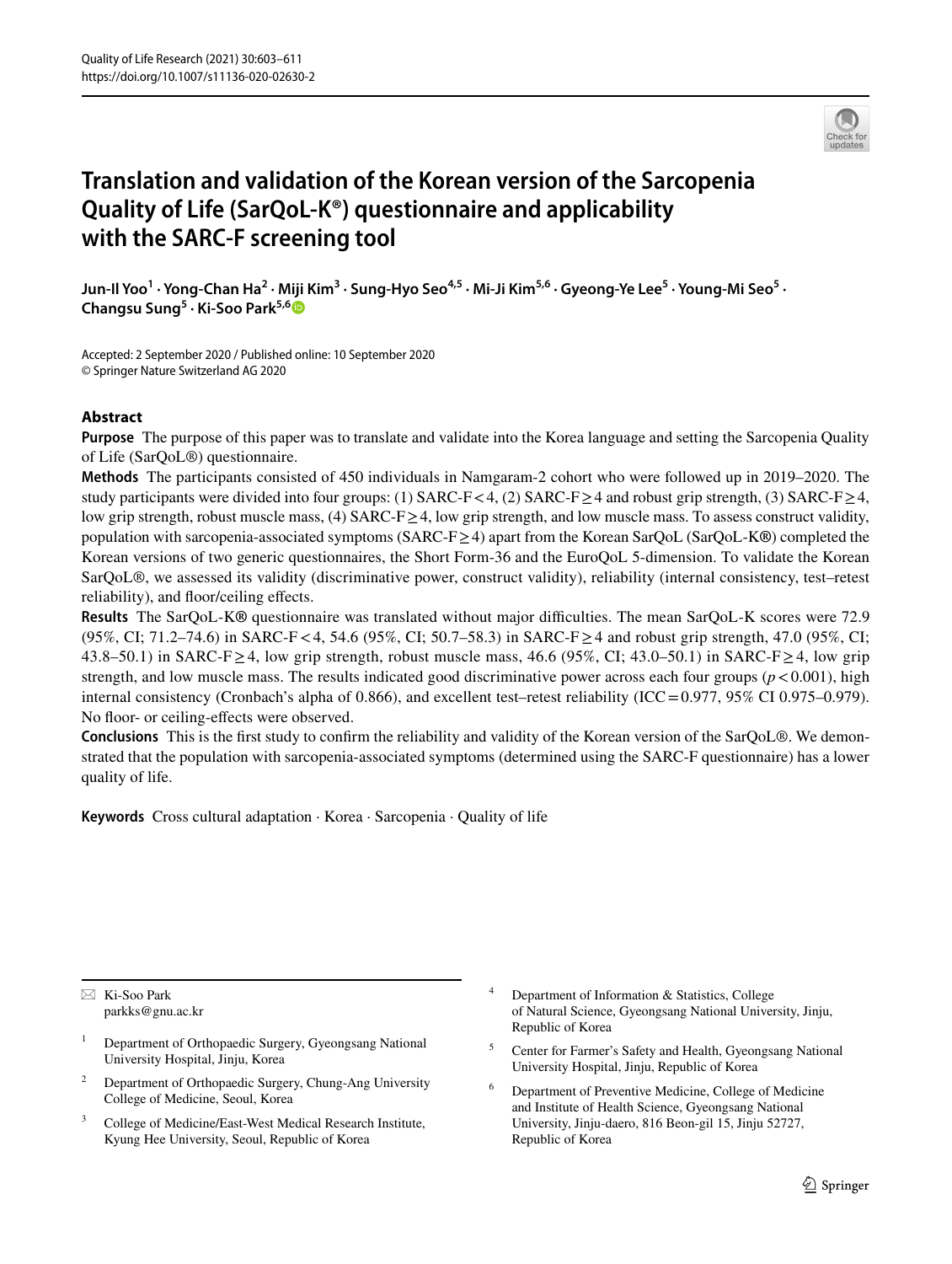## **Introduction**

Recent studies have shown that the population of the world is rapidly aging. The proportion of people aged 65 and over exceeded 7% of the total population in 2000 and 14.2% in 2017. In particular, aging is progressing faster in rural area  $[1, 2]$  $[1, 2]$  $[1, 2]$  $[1, 2]$  $[1, 2]$ .

Sarcopenia is a condition characterized by a progressive and general loss of skeletal muscle mass and strength leading to increased risk of adverse efects such as physical disabilities and death [[3,](#page-7-2) [4](#page-7-3)]. Therefore, the progression of sarcopenia is associated with a strong decline in the quality of life. In addition, a thorough assessment of patients with sarcopenia should provide information that impacts the health-related quality of life of the patient [\[5](#page-7-4), [6\]](#page-7-5).

To understand the needs of elderly patients and patients with sarcopenia, it is important and necessary to assess the quality of life through an appropriate questionnaire [[7\]](#page-7-6). Until recently, the quality of life of patients with sarcopenia was measured using general quality of life tools because there were no clear, validated patient questionnaire tools to evaluate the quality of life of patients with sarcopenia [[5,](#page-7-4) [7](#page-7-6), [8\]](#page-7-7).

In 2015, Beaudart et al. [\[9\]](#page-7-8) developed the frst quality of life assessment questionnaire for sarcopenia, the Sar-QoL**®**. Since then, studies have been published from many countries to demonstrating the validity of the SarQoL**®** [[10–](#page-7-9)[14](#page-8-0)]. Changes were made to the diagnostic criteria for sarcopenia in 2019 [[15](#page-8-1)].

The purpose of this paper was to translate and validate into the Korea language and setting the Sarcopenia Quality of Life (SarQoL®) questionnaire.

## **Materials and methods**

#### **Participants**

The participants included 450 individuals in the Namgaram-2 cohort who were followed up until February 2020. The Namgaram-2 cohort was designed to study the relationship between musculoskeletal disorders and limitations in daily activity in the elderly and is composed of elderly people over 65 years old in six rural area [[16,](#page-8-2) [17\]](#page-8-3). They have no cognitive impairment and who are not currently suffering from cancer, stroke, or myocardial infarction. The assessment of cognitive function was based on the cutofs for the MMSE taking into consideration education and age. A total of 1010 participants were registered during the frst period from March 2016 to December 2018, and the follow-up investigations started in March 2019.

Several surveys (SarQoL-K®, SARC-F, SF-36, EQ-5D) have been applied to this study during the second followup phase. All surveys were conducted on a one-on-one basis after trained researchers interviewed the subjects, explained the content of the survey, and obtained written informed consent from the subjects.

In addition, this study was approved by the Institutional Review Board of Gyeongsang National University (approval number: GIRB-A19-0031).

## **Korean translation of the SarQoL**

The frst main step of this study consisted of the translation process, which was based on the guidelines formulated by Beaton et al., and was conducted in 5 stages. First, the questionnaire was independently translated from English to Korean by two bilingual translators, both native Korean speakers. Second, the two translators cooperatively produced a synthesis of the initial translations. In the third phase, two bilingual translators independently translated the synthesis version of the questionnaire back into English. Next, an expert committee composed of 3 translators, a methodologist, and a linguist, compared the diferent translations and created the prefnal version of the questionnaire.

In the fnal phase, the prefnal version of the questionnaire was administered to 10 subjects who were afterwards interviewed about the questionnaire's comprehensibility and the language used in the questionnaire. The feedback from these interviews was presented to the key investigators, who decided on the need for modifcations and established the fnal version of the SarQoL-K® questionnaire.

## **Assessment of sarcopenia**

The European Working Group on Sarcopenia in Older People 2 (EWGSOP2) updated the defnition of sarcopenia. This updated defnition of sarcopenia incorporates the following: low muscle strength as the frst key determinant of diagnosis, and advice on using the SARC-F questionnaire or clinical suspicion to assess sarcopenia-associated symptoms to identify individuals at risk of sarcopenia. Furthermore, the EWGSOP2 recommended a pathway of Find-Assess-Confrm-Severity.

We validated the SarQoL-K® with the EWSGOP2 criteria [[15\]](#page-8-1), and case finding (SARC-F $\geq$ 4), assessment (muscle strength) and confirmation (skeletal muscle mass) were performed. The SARC-F questionnaire assesses 5 components: Strength, assistance in walking, rising from a chair, climbing stairs, and falls [[18\]](#page-8-4). Hand grip strength was measured using an analogue dynamometer (TK 5001 Grip-A, Takei, Tokyo, Japan). In a standing position, the shoulder was aligned with the torso, with the elbow fully extended, with the wrist maintaining a neutral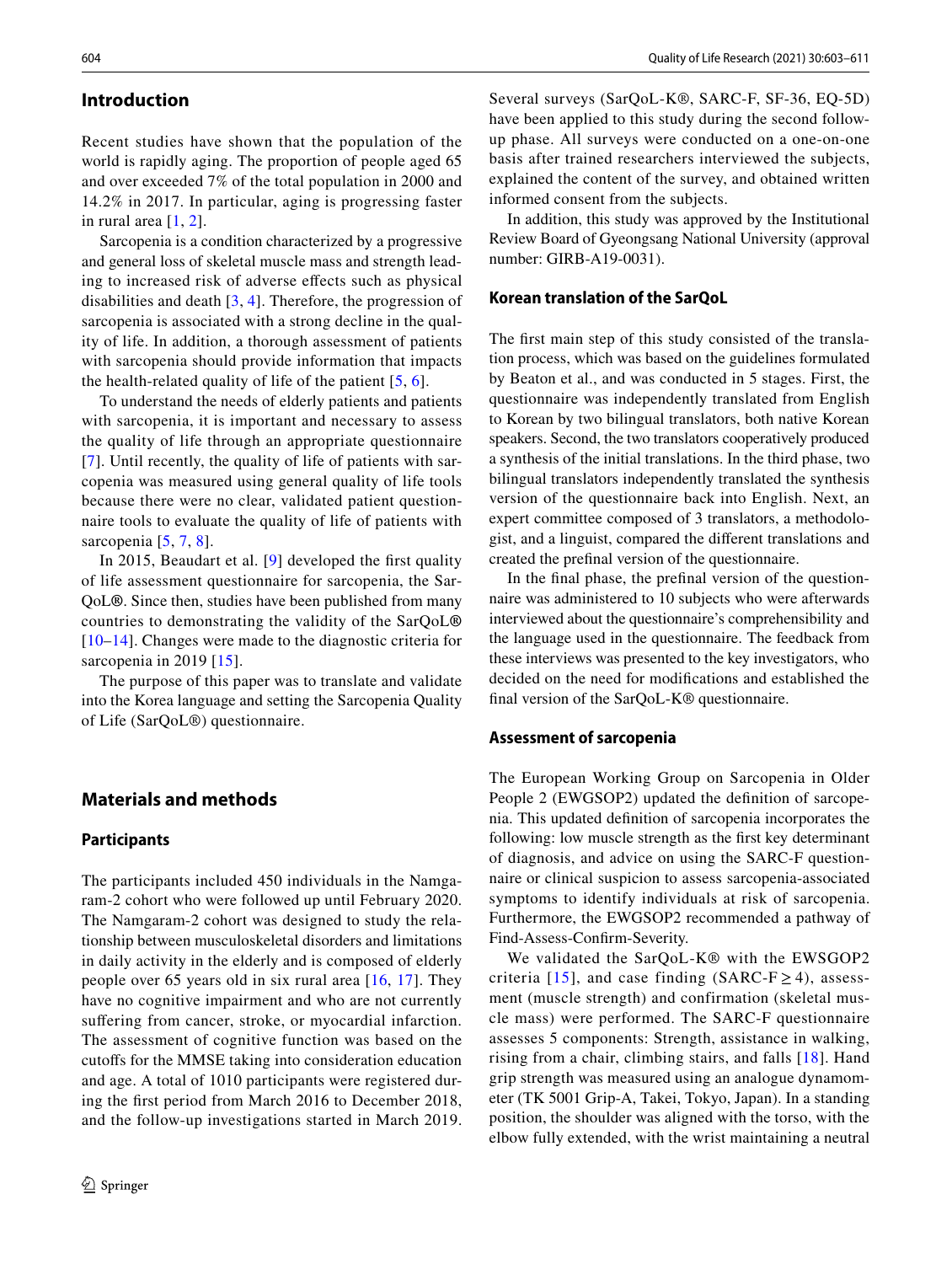position  $(0^{\circ})$ , and the grip with maximal strength was measured. Using the deadweight force standard specified by the Korea Research Institute of Standards and Science (KRISS), 4 calibrations were performed with a unit of 5 kgf loaded up to 70 kgf. A jig conforming to the deadweight force standard was applied so that the weight could be loaded consistently [[19\]](#page-8-5). After measuring three times on both sides (right and left), the highest grip strength was selected. EWSGOP2 recommended using either dual-energy X-ray absorptiometry (DEXA) or multifrequency bioelectrical impedance analysis (BIA) in usual clinical care, both height-adjusted, for measuring muscle mass in sarcopenia diagnosis, we assessed by using bioelectrical impedance analysis (BIA; InBody 720, Biospace Co., Ltd., Seoul, Korea).

The cutoff for the SARC-F was 4 points or more, and hand grip strength was classified as "robust" if over 28 kg for men or 18 kg for women. Low muscle mass was classified as a height-adjusted skeletal muscle mass index (SMI) value  $< 5.7 \text{ kg/m}^2$  for women and  $< 7.0 \text{ kg/m}^2$  for men [[20\]](#page-8-6).

Based on the evaluations, subjects were first classified by SARC\_F score into one group with less than 4 points and the other group with 4 points or more (suspected sarcopenia). The group with 4 points or more was further divided into those that retained their grip power and those with a reduced grip strength (probable sarcopenia). In total, the study group was divided into the following four groups: (1) SARC-F < 4, (2) SARC-F  $\geq$  4 and robust grip strength, (3) SARC-F  $\geq$  4, low grip strength, and robust muscle mass, and (4) SARC-F  $\geq$  4, low grip strength, and low muscle mass (confirmed sarcopenia) (Fig. [1\)](#page-2-0).

# **Psychometric testing of the Korean SarQoL**

Verifcation of the psychometric properties of the Korean version of the SarQoL was conducted according to the original developer's instructions. The validation on SarQoL questionnaire was assessed per measurement property according to the COnsensus-based Standards for the selection of health Measurements Instruments (COSMIN) checklist [[21](#page-8-7)]. Specifcally, the internal consistency, test–retest reliability, floor- and ceiling-effects, discriminative power, and validity (construct validity) were determined. The internal consistency was measured with Cronbach's alpha, additionally, the correlation between the total SarQoL-K® value and each domain was analyzed.

Only participants (namely, sarcopenia patients) with SARC-F>4, low grip strength and low muscle mass were eligible for the test–retest. The intraclass correlation coefficient (ICC) was used to test the reliability between the frst and retest overall scores of the SarQoL-K® questionnaire and between the individual domain scores of the SarQoL-K®.

Floor- and ceiling-efects were defned as a high percentage of the population having the lowest or the highest score, respectively. Floor- or ceiling-efects greater than 15% were considered to be signifcant [[22\]](#page-8-8).

Discriminative power was evaluated by comparing the total score and the individual domain scores of the SarQoL**®** questionnaire between the four groups of subjects. Specifcally, the mean scores of the group with a SARC-F score of less than 4 points, the group with a SARC-F score of 4 or more points with hand grip strength maintained in the normal range, the group with a SARC-F score of 4 or more points with decreased hand grip strength, and the group with a SARC-F score of 4 or more points with decreased



#### <span id="page-2-0"></span>**Fig. 1** Flowchart of this study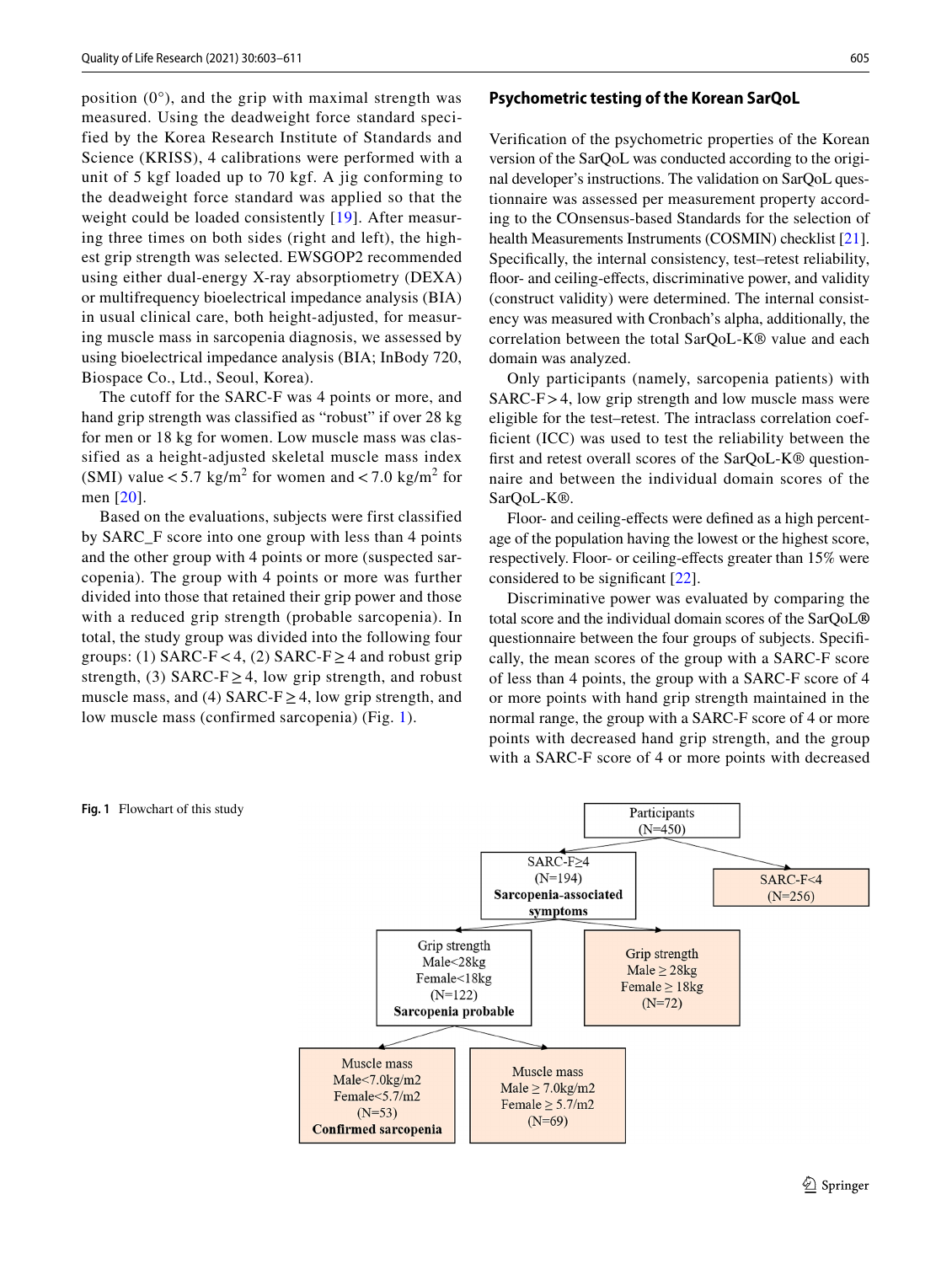hand grip strength and decreased skeletal muscle mass were evaluated.

Construct validity was assessed using convergent validity and divergent validity. In both cases, spearman's rank correlation was performed on subjects with SARC-F scores of 4 or more  $(n=194)$ . For convergent validity, correlation analyses were performed for the similar domains of the Sar-QoL-K® and SF-36 (physical functioning, role physical, general health, pain, and vitality) and the EQ-5D-3L total (utility score), mobility, and usual activities domains. Divergent validity was analyzed using the correlations between the SF-36 emotional wellbeing domain and the EQ-5D-3L dimensions of self-care, pain/discomfort, and anxiety/ depression [\[10](#page-7-9), [11](#page-7-10)].

#### **Materials**

The SF-36 questionnaire [\[23](#page-8-9)] is composed of 36 items measuring health-related quality of life (HRQOL). In this study, the physical functioning, role limitation due to physical, general health, body pain, and vitality domains were used for convergent validity, and only emotional wellbeing domain item was examined for divergent validity. In the elderly, answering too many questions at one time can lead to poor concentration and lower the validity of the study. Therefore, 30 of the 36 questions were included in the study, excluding 3 questions regarding limitations due to emotional problems, 2 questions regarding social functioning, and 1 question regarding health change. The EQ-5D questionnaire [[24\]](#page-8-10) records the level of self-reported problems in fve domains (mobility, self-care, usual activities, pain/discomfort, and anxiety/depression), with each domain having three levels: no problems, some problems, and extreme problems.

The SarQoL® questionnaire consists of 22 questions encompassing 7 domains and 55 items, and is self-administered [[9\]](#page-7-8). The 7 domains of health-related quality of life covered in the questionnaire are: "Physical and Mental Health", "Locomotion", "Body Composition", "Functionality", "Activities of Daily Living", "Leisure Activities" and "Fears". Most questions (19 out of 22) use a Likert scale of frequency or intensity among which the respondents choose the answer most applicable to them. Results are presented as numerical scores between 0 and 100, both for the individual domains and for the Overall score. More information on the SarQoL® questionnaire can be found on [www.sarqol.org.](http://www.sarqol.org)

#### **Data analysis**

Internal consistency was confrmed using Cronbach's alpha coefficient, and test–retest reliability between the first and the second scores of the SarQoL-K® questionnaire was confrmed using the ICC (two-way random efects, absolute agreement, singe rater/measurement) [[13\]](#page-7-11). Cronbach's alpha and ICC were considered to indicate good reliability at values of 0.7 or more [\[25](#page-8-11)].

Normality of continuous variables was tested using the Kolmogorov–Smirnov test. The normal distribution consists of 95% confdence intervals using the mean and standard error, the analysis also compared the averages of the four groups using analysis of variance (ANOVA). Tukey's test was used for *post-hoc* analysis, and frequency analysis was performed using the chi-square test.

Correlations between the total SarQoL-K® value and each domain were analyzed using Pearson's correlation coefficients. However, the correlation between the SF-36 and EQ-5D was analyzed using spearman's rank correlation coefficient.

All analyses were performed using SAS software, version 9.3, and statistical significance was met at  $p < 0.05$ .

# **Results**

#### **Characteristics of the study sample**

The Korean SarQoL® was used to survey a total of 450 people. The mean age was  $73.9 \pm 6.6$  years, the majority of participants were women  $(339 (87.7%)$ , and  $275 (61.1%)$  were living alone. In the SARC-F questionnaire, 194 (43.1%) had sarcopenia-associated symptoms (SARC-F $\geq$ 4). In addition, 122 of those 194 (62.9%) had reduced hand grip strength, and 53 out of the 122 (43.4%) with reduced hand grip strength had a loss of skeletal muscle mass. Finally, 122 (27.1%) of all subjects were identifed as having sarcopenia probable, and 53 (11.8%) of subjects had confrmed sarcopenia (Table [1;](#page-4-0) Fig. [1\)](#page-2-0).

#### **Psychometric properties of the SarQoL‑K®**

The total SarQoL-K® mean values of the four groups were significantly different  $(p < 0.001)$  (Table [2\)](#page-5-0). There were also signifcant diferences in the *post hoc* test values between the group with a SARC-F score less than 4 (72.9) and in the 3 groups with a SARC-F score 4 or more (54.6, 47.0, and 46.6) ( $p < 0.001$ ). In the 3 groups with SARC-F scores 4 or more, there were statistically signifcant diferences between the group in which hand grip strength was maintained and each of the two groups in which hand grip strength was reduced ( $p = 0.022$ ,  $p = 0.013$ ). There was no difference in SarQoL-K® values between the two groups with reduced grip strength (robust muscle mass and low muscle mass). The trends were similar in each domain.

In all subjects, the SarQoL-K® values were signifcantly lower in total and six domains (except fears) for the group with a SARC-F score of four or more than the three groups with a SARC-F score of less than four. The fears domain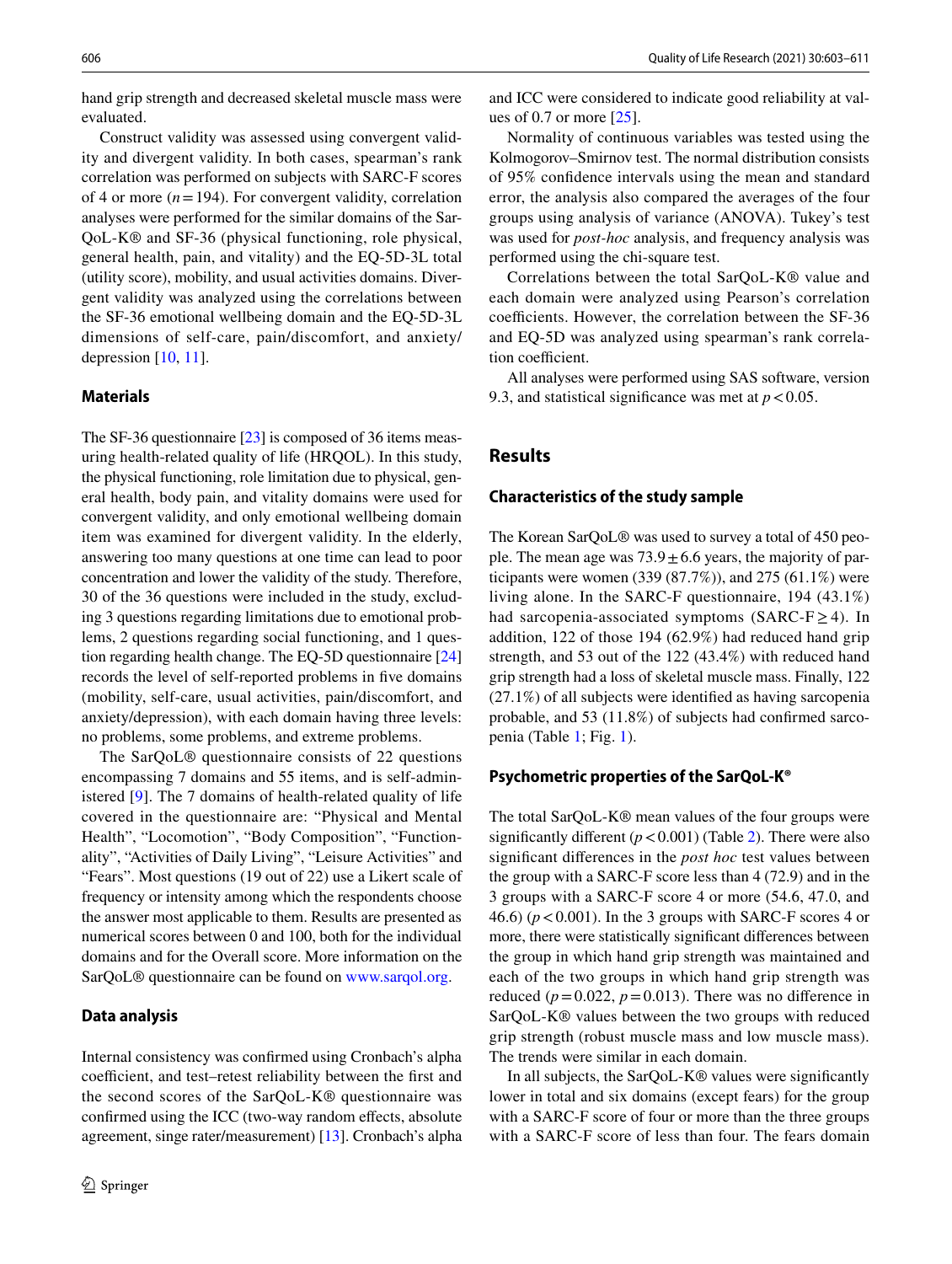<span id="page-4-0"></span>**Table 1** Characteristics of the participants unit: *N* (%)

| Variable                 | All             |         | Group           |        |                                           |        |                                              |        |                                                  |        |                  |
|--------------------------|-----------------|---------|-----------------|--------|-------------------------------------------|--------|----------------------------------------------|--------|--------------------------------------------------|--------|------------------|
|                          |                 |         | SARC < 4        |        | $SARC_F \geq 4$<br>(Suspected sarcopenia) |        |                                              |        |                                                  |        |                  |
|                          |                 |         |                 |        | Grip strength(robust)                     |        | Grip strength (Low)<br>(Sarcopenia probable) |        |                                                  |        |                  |
|                          |                 |         |                 |        |                                           |        | Muscle mass (robust)                         |        | Muscle mass (Low)<br>(Confirmed sarco-<br>penia) |        | $\boldsymbol{p}$ |
| Age                      |                 |         |                 |        |                                           |        |                                              |        |                                                  |        |                  |
| $Mean \pm sd$<br>Sex     | $73.9 \pm 6.57$ |         | $72.0 \pm 5.82$ |        | $74.1 \pm 6.23$                           |        | $76.7 \pm 6.13$                              |        | $79.1 \pm 7.08$                                  |        | < 0.001          |
| Men                      | 51              | (11.3)  | 38              | (74.5) | 5                                         | (9.8)  | $\overline{c}$                               | (3.9)  | 6                                                | (11.8) | 0.002            |
| Women                    | 399             | (87.7)  | 218             | (54.6) | 68                                        | (17.0) | 67                                           | (16.8) | 47                                               | (11.8) |                  |
| Living alone             |                 |         |                 |        |                                           |        |                                              |        |                                                  |        |                  |
| N <sub>0</sub>           | 175             | (38.9)  | 138             | (78.9) | 22                                        | (12.6) | 15                                           | (8.6)  | $\boldsymbol{0}$                                 | (0.0)  | < 0.001          |
| Yes                      | 275             | (61.1)  | 118             | (42.9) | 50                                        | (18.2) | 54                                           | (19.6) | 53                                               | (19.3) |                  |
| <b>Educational</b> level |                 |         |                 |        |                                           |        |                                              |        |                                                  |        |                  |
| $~5$ years               | 301             | (66.9)  | 141             | (46.8) | 56                                        | (18.6) | 57                                           | (18.9) | 47                                               | (15.6) | < 0.001          |
| $7 - \text{years}$       | 149             | (33.1)  | 115             | (77.2) | 16                                        | (10.7) | 12                                           | (8.1)  | 6                                                | (4.0)  |                  |
| Smoking                  |                 |         |                 |        |                                           |        |                                              |        |                                                  |        |                  |
| No                       | 439             | (97.6)  | 247             | (56.3) | 70                                        | (15.9) | 69                                           | (15.7) | 53                                               | (12.1) | 0.229            |
| Yes                      | 11              | (2.4)   | 9               | (81.8) | 2                                         | (18.2) | $\mathbf{0}$                                 | (0.0)  | $\mathbf{0}$                                     | (0.0)  |                  |
| Total                    | 450             | (100.0) | 256             | (56.9) | 72                                        | (16.0) | 69                                           | (15.3) | 53                                               | (11.8) |                  |

was signifcantly diferent in the group with reduced muscle strength.

The internal consistency measured using Cronbach's alpha was excellent with a value or 0.866. Additionally, there were signifcant correlations with all domains in the correlation analysis between the total SarQoL-K® value and each domain values (Table [3](#page-6-0)). Although leisure activities  $(r=0.322, p=0.002)$  and fear  $(r=0.652, p<0.001)$  showed low or medium correlation coefficients, the correlation coeffcients for all other areas were high, ranging from 0.823 to  $0.925 (p < 0.001)$ .

The results of the construct validity analyses are all presented in Table [3.](#page-6-0) In general, good correlations were found across the SarQoL-K® with both the SF-36 subscales and the EQ-5D questionnaire. When comparing domains similar to the SarQoL-K® (convergent validity) using the SF-36 and EQ-5D questionnaires, the Spearman's rho correlations were 0.326 and 0.807 ( $p < 0.001$  for both) for the SF-36 vitality and physical functioning subscales, respectively, and − 0.429 (*p*<0.001) and 0.468 (*p*<0.001) for the EQ-5D usual activities and utility scores, respectively. When comparing diferent domains (divergent validity), weaker correlations were found between the SarQoL-K® and the two questionnaires. In particular, the correlation between the SarQoL-K® and the SF-36 emotional wellbeing domain was − 0.058, whereas the correlations between the SarQoL-K® and EQ-5D were all low, ranging between − 0.072 (anxiety/ depression) and  $-0.284$  (pain).

Results of test–retest reliability of only 53 patients with SARC-F $\geq$ 4, low grip strength and low muscle mass. The agreement between the test and retest of the SarQoL-K® overall score was excellent (ICC =  $0.977$ , 95% CI 0.975–0.979). For the individual domains, ICCs ranged from 0.840 to 0.993, with the lowest ICC being found for the domain leisure (ICC =  $0.840, 95\%$  CI 0.720–0.910) (Table [4\)](#page-6-1). There was no floor- or ceiling-effect observed, as no subjects presented with either the lowest score or the highest score in the SarQoL-K® questionnaire.

#### **Discussion**

The principle fnding of this study was that the newly translated Korean SarQoL (R) questionnaire demonstrated itself to be a valid and reliable instrument for measuring quality of life in older people diagnosed with the EWGSOP2 algorithm for sarcopenia. The process of cross-cultural adaptation was completed with no major issues arising, resulting in a thorough, complete, and comprehensible SarQoL-K®. The validity of the SarQoL-K® (available for download at the official site https://www.sarqol.org/sites/sarqol/files/SarQo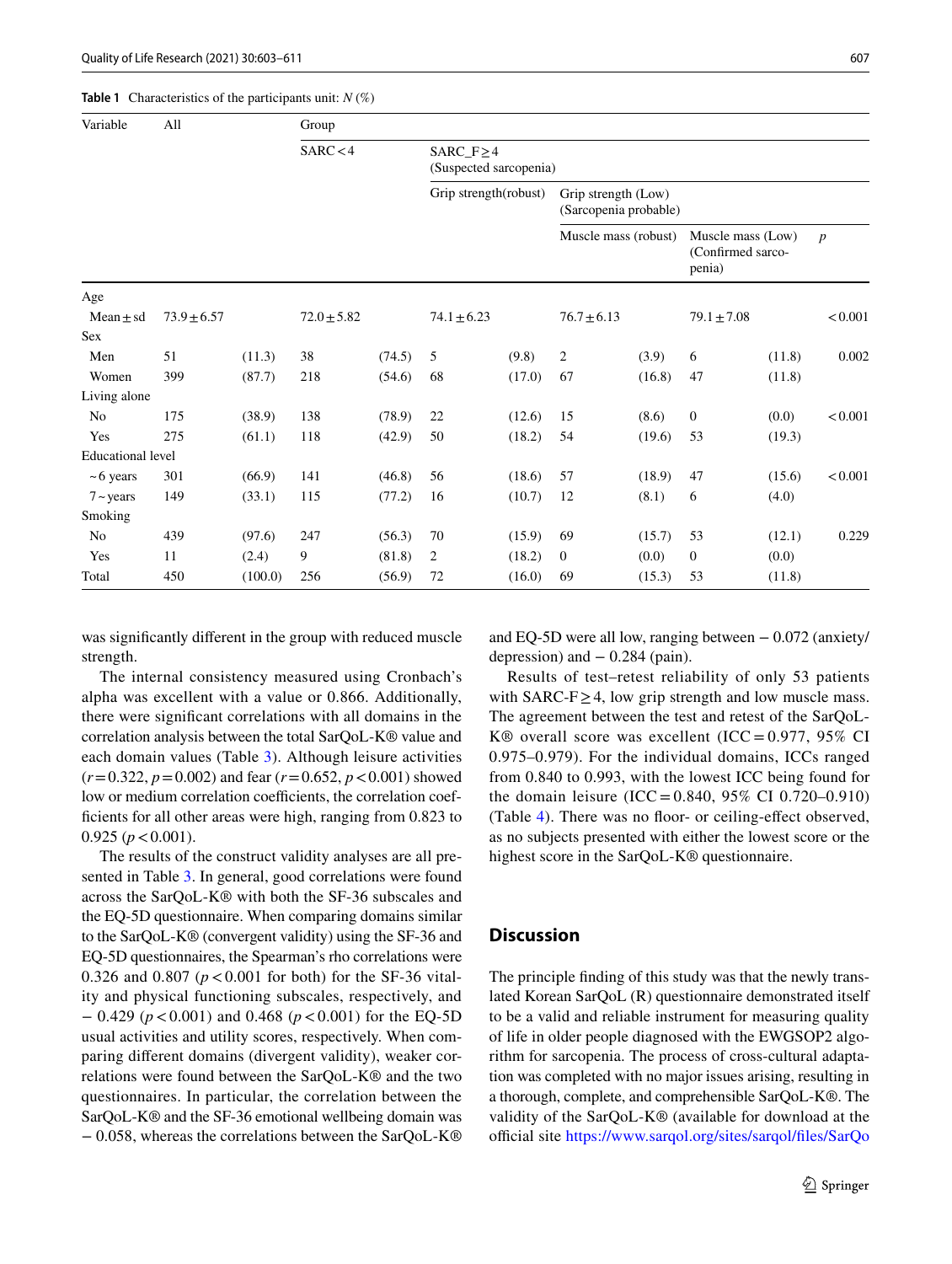<span id="page-5-0"></span>

| Table 2 Discriminative power of the Korean SarQoL                                                                            |                 |                 |                    |                         |                 |                                     |          |                                              |            |                                                                                                                              |             |
|------------------------------------------------------------------------------------------------------------------------------|-----------------|-----------------|--------------------|-------------------------|-----------------|-------------------------------------|----------|----------------------------------------------|------------|------------------------------------------------------------------------------------------------------------------------------|-------------|
| SarQoL® questionnaire                                                                                                        | All $(N=450)$   |                 |                    | $SARC < 4 (N = 256)$    |                 | SARC_F≥4 (Suspected sarcopenia)     |          |                                              |            |                                                                                                                              | d           |
|                                                                                                                              |                 |                 |                    |                         | $(N = 72)$      | Grip strength (robust)              |          | (Probable sarcopenia)<br>Grip strength (Low) |            |                                                                                                                              |             |
|                                                                                                                              |                 |                 |                    |                         |                 |                                     | $(N=69)$ | Muscle mass (robust)                         | $(N = 53)$ | (Confirmed sarcopenia)<br>Muscle mass (Low)                                                                                  |             |
|                                                                                                                              | Mean (sd)       | 95% CL          | Mean               | $95\%$ CL               | Mean            | $95%$ CL                            | Mean     | 95% CL                                       | Mean       | $95\%$ CL                                                                                                                    |             |
| D1-physical and mental health                                                                                                | 58.5            | $(56.7 - 60.2)$ | 67.5               | $(65.5 - 69.5)$         | 50.2            | $(45.9 - 54.5)$                     | 46.0     | $(42.4 - 49.5)$                              | 42.6       | $(39.5 - 45.7)$                                                                                                              | 0.0001      |
| D2-locomotion                                                                                                                | 60.5            | $(58.1 - 63.0)$ | 73.0               | $(70.3 - 75.7)$         | 47.6            | $(42.0 - 53.3)$                     | 46.5     | $(40.4 - 52.6)$                              | 38.7       | $(34.7 - 43.1)$                                                                                                              | 0.0001      |
| D3-body composition                                                                                                          | 58.8            | $(56.9 - 60.7)$ | 68.9               | $(66.8 - 71.0)$         | 50.4            | $(46.0 - 54.7)$                     | 46.7     | $(43.5 - 50.0)$                              | 37.2       | $(35.0 - 39.3)$                                                                                                              | 0.0001      |
| D4-functionality                                                                                                             | 66.1            | $(64.3 - 68.0)$ | 75.8               | $(73.8 - 77.8)$         | 57.5            | $(53.1 - 61.9)$                     | 50.8     | $(48.5 - 55.0)$                              | 51.4       | $(47.5 - 55.3)$                                                                                                              | 0.0001      |
| D5-activities of daily living                                                                                                | 63.2            | $(61.3 - 65.1)$ | 74.3               | $(72.4 - 76.3)$         | 56.1            | $(52.1 - 60.0)$                     | 45.5     | $(41.9 - 49.2)$                              | 42.4       | $(37.7 - 47.0)$                                                                                                              | 0.0001      |
| D6-leisure activities                                                                                                        | 54.0            | $(51.9 - 56.1)$ | 57.2               | $(54.4 - 59.9)$         | 49.9            | $(44.7 - 55.0)$                     | 48.4     | $(42.9 - 54.0)$                              | 51.4       | $(44.7 - 58.2)$                                                                                                              | 0.007       |
| D7-fears                                                                                                                     | 81.2            | $(79.4 - 82.7)$ | 86.0               | $(84.1 - 87.9)$         | 81.9            | $(79.3 - 84.9)$                     | 71.7     | $(67.9 - 75.6)$                              | 69.6       | $(66.7 - 72.5)$                                                                                                              | 0.0001      |
| Total score                                                                                                                  | 62.9            | $(61.2 - 64.6)$ | 72.9               | $(71.2 - 74.6)$         | 54.6            | $(50.7 - 58.3)$                     | 47.0     | $(43.8 - 50.1)$                              | 46.6       | $(43.0 - 50.1)$                                                                                                              | 0.0001      |
| h<br>Group*                                                                                                                  | D2 (locomotion) | D <sub>3</sub>  |                    | $\overline{\mathsf{d}}$ |                 | ΔŚ                                  |          | Δ6                                           |            | D7                                                                                                                           | Total score |
| (physical and mental<br>health)                                                                                              |                 |                 | (body composition) |                         | (functionality) | (activities of daily<br>$\,$ iving) |          | (leisure activities)                         |            | (fears)                                                                                                                      |             |
| 0.0001<br>A vs B                                                                                                             | < 0.0001        |                 | 0.0001             |                         | 0.0001          | 0.0001                              |          | 0.068                                        |            | 0.139                                                                                                                        | 0.0001      |
| 0.0001<br>A vs C                                                                                                             | 0.0001          |                 | 0.0001             |                         | 0.0001          | 0.0001                              |          | 0.073                                        |            | 0.0001                                                                                                                       | 0.0001      |
| 0.0001<br>A vs D                                                                                                             | 0.001           |                 | 0.0001             |                         | 0.0001          | ${}_{0.0001}$                       |          | 0.474                                        |            | $0.002\,$                                                                                                                    | 0.0001      |
| 0.324<br>B vs C                                                                                                              | 0.128           |                 | 0.422              |                         | 0.131           | 0.014                               |          | 0.808                                        |            | 0.013                                                                                                                        | 0.042       |
| 0.205<br>$B$ vs $D$                                                                                                          | 0.933           |                 | 0.035              |                         | 0.334           | 0.021                               |          | 0.824                                        |            | 0.029                                                                                                                        | 0.013       |
| 0.593<br>C vs D                                                                                                              | 0.340           |                 | 0.146              |                         | 0.912           | 0.606                               |          | 0.708                                        |            | 0.703                                                                                                                        | 0.955       |
| $A: SARC < 4$ , B: SARC $_F \geq 4$ and Grip strength (robust): C:<br>Post-hoc analysis results $(p$ value) by turkey method |                 |                 |                    |                         |                 |                                     |          |                                              |            | SARC_F $\geq$ 4, Grip strength (low) and Muscle mass (robust): D: SARC_F $\geq$ 4, Grip strength (low) and Muscle mass (low) |             |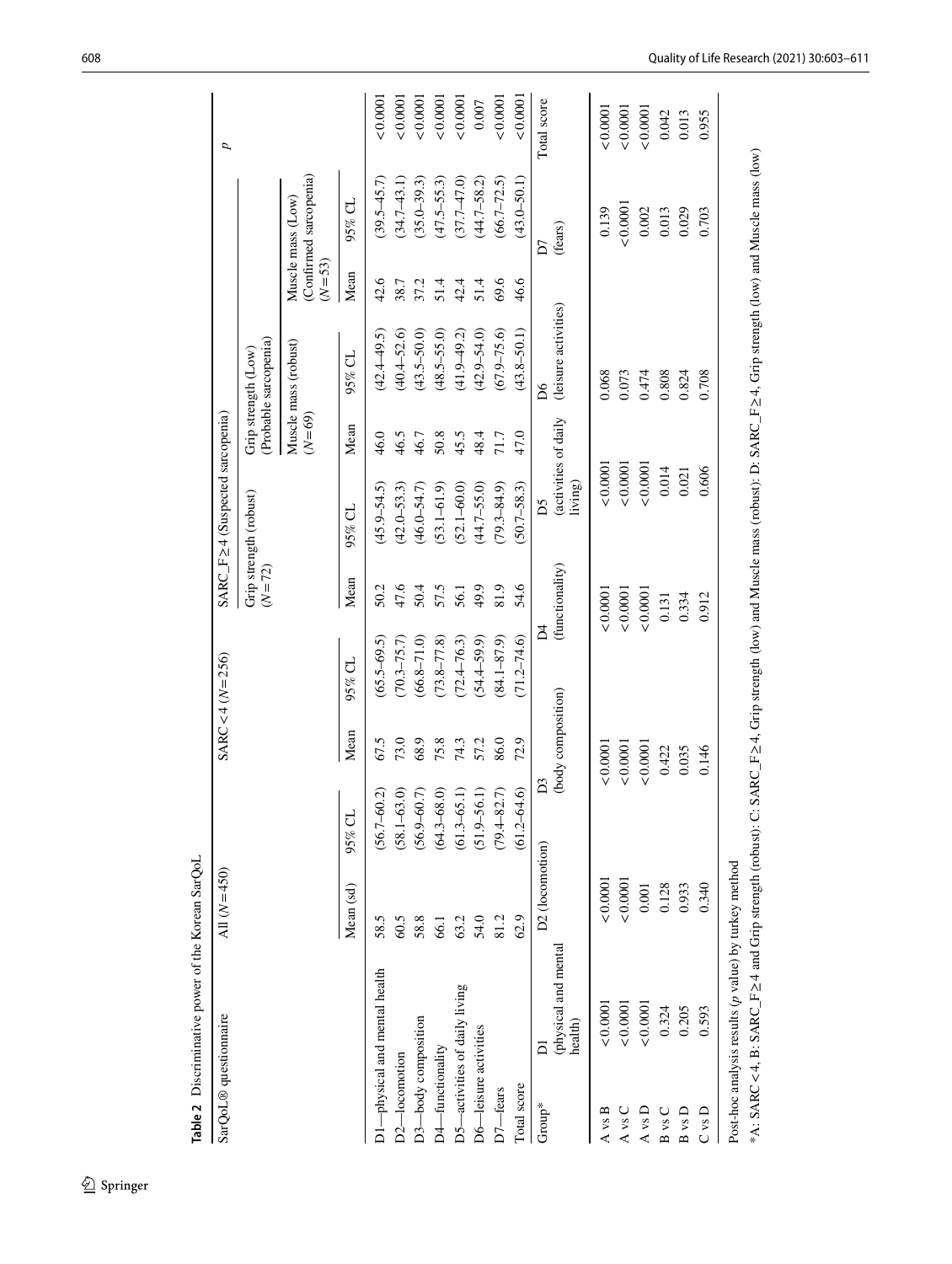<span id="page-6-0"></span>**Table 3** Correlations of the total score of the Korean SarQoL questionnaire with individual domains of the Korean SarQoL, the SF-36 questionnaire, and the EQ-5D questionnaire

<span id="page-6-1"></span>**Table 4** Test–retest reliability of the Korean SarQoL questionnaire using intraclass correlation coefficient

|                                       | Correlations<br>coefficient | 95% Confidence interval | $p$ value |
|---------------------------------------|-----------------------------|-------------------------|-----------|
| Domain-total correlations             |                             |                         |           |
| D1-physical and mental health*        | 0.875                       | $(0.852 - 0.895)$       | < 0.001   |
| $D2$ —locomotion*                     | 0.891                       | $(0.870 - 0.909)$       | < 0.001   |
| D3-body composition*                  | 0.823                       | $(0.791 - 0.851)$       | < 0.001   |
| D4-functionality*                     | 0.890                       | $(0.869 - 0.908)$       | < 0.001   |
| D5-activities of daily living*        | 0.925                       | $(0.911 - 0.937)$       | < 0.001   |
| $D6$ —leisure activities*             | 0.322                       | $(0.237 - 0.403)$       | 0.002     |
| $D7$ -fears*                          | 0.652                       | $(0.596 - 0.702)$       | < 0.001   |
| Convergent validity <sup>†</sup>      |                             |                         |           |
| SF-36 Physical functioning            | 0.807                       | $(0.772 - 0.837)$       | < 0.0001  |
| SF-36 Vitality                        | 0.326                       | $(0.240 - 0.406)$       | < 0.0001  |
| SF-36 Body pain                       | 0.724                       | $(0.677 - 0.765)$       | < 0.0001  |
| SF-36 General Health                  | 0.607                       | $(0.545 - 0.662)$       | < 0.0001  |
| SF-36 Role limitation due to physical | 0.765                       | $(0.724 - 0.801)$       | < 0.0001  |
| EO-5D Utility score                   | 0.468                       | $(0.393 - 0.538)$       | < 0.0001  |
| EO-5D Mobility                        | $-0.446$                    | $(-0.517 - -0.351)$     | < 0.0001  |
| EO-5D Usual activities                | $-0.429$                    | $(-0.502 - 0.351)$      | < 0.0001  |
| Divergent validity <sup>†</sup>       |                             |                         |           |
| SF-36 emotional wellbeing             | $-0.058$                    | $(-0.150 - 0.034)$      | 0.217     |
| EO-5D Self-care                       | $-0.120$                    | $(-0.200 - 0.012)$      | 0.231     |
| EO-5D Pain-discomfort                 | $-0.287$                    | $(-0.355 - 0213)$       | 0.045     |
| EQ-5D Anxiety-depression              | $-0.072$                    | $(-0.149 - 0.016)$      | 0.478     |

\*Pearson's correlations (scores of the SarQoL® questionnaire normally distributed)

† Spearman's correlations (data of the SF-36 and the EQ-5D questionnaires not normally distributed)

|                                        | ICC.  | 95% Confidence Interval | <i>p</i> value |
|----------------------------------------|-------|-------------------------|----------------|
| Total                                  | 0.977 | $(0.975 - 0.979)$       | < 0.001        |
| D1—physical and mental health          | 0.966 | $(0.950 - 0.980)$       | < 0.001        |
| $D2$ —locomotion                       | 0.993 | $(0.990 - 0.997)$       | < 0.001        |
| D3—body composition                    | 0.981 | $(0.970 - 0.990)$       | < 0.001        |
| D4—functionality                       | 0.991 | $(0.986 - 0.996)$       | < 0.001        |
| D5—activities of daily living          | 0.981 | $(0.960 - 0.990)$       | < 0.001        |
| D6—leisure activities                  | 0.860 | $(0.740 - 0.930)$       | < 0.001        |
| $D7$ -fears                            | 0.960 | $(0.920 - 0.980)$       | < 0.001        |
| ICC—intraclass coefficient correlation |       |                         |                |

[L%20Korean.pdf\)](https://www.sarqol.org/sites/sarqol/files/SarQoL%20Korean.pdf) was tested in 450 subjects and was analyzed using the latest validation procedures.

In general, the process of cultural adaptation is important because assessment of quality of life refects cultural and ethnic characteristics. In the present study, the SarQoL**®** questionnaire proved to be very useful in cross-cultural translation for Koreans.

Among the domains of the SarQoL-K®, discriminative power was signifcantly lower in the group with a SARC-F score of 4 points or more (sarcopenia-associated symptoms) compared to the groups with a SARC-F score of less than 4 points (robust group), except fears domain. The mean scores in the domain for fear were statistically signifcantly lower in the group that reduced hand grip strength (sarcopenia probable) compared to the group with maintained hand grip strength. The results of this study are a little bit diferent from previous studies that have analyzed discriminative power according to the presence or absence of sarcopenia. Specifcally, we found that cases with sarcopenia**-**associated symptoms measured only using the SARC-F survey had a significantly lower SarQoL-K® overall score. In addition, there were signifcant efects on quality of life due to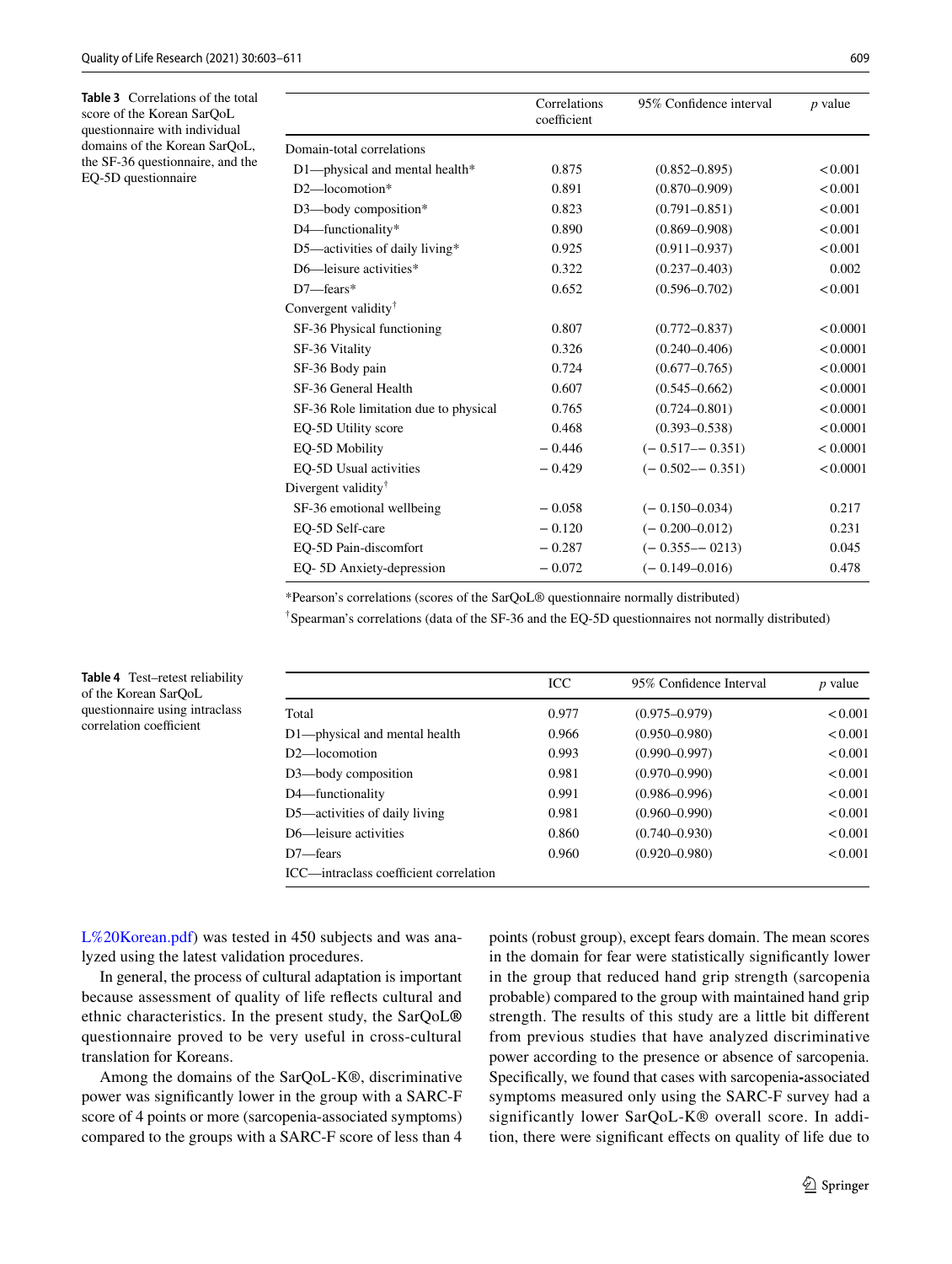a reduction of grip strength and muscle mass in cases of sarcopenia-associated symptoms. In the seven domains, the SarQoL-K® value was signifcantly lowest in the sarcopenia group in the four domains of physical and mental health, locomotion, body composition, activities of daily living, and the muscle strength and muscle mass reduction in the group with sarcopenia-associated symptoms was more dangerous.

Both the internal consistency and the test–retest reliability analysis showed excellent results, indicating that the tool's results are highly reproducible. This trend showed similar results in other SarQoL**®** validity studies [[10–](#page-7-9)[14](#page-8-0)]. Therefore, irrespective of the language the questionnaire is conducted in, the reliability of the SarQoL**®** is high.

The correlation analysis conducted to verify the validity of the construct showed a high correlation between the SF-36 questionnaire and the EQ5D questionnaire. However, there was a low but statistically signifcant correlation with the EQ5D item related to pain (correlation  $coefficient = -0.287$ ). Considering previous studies demonstrating that sarcopenia is associated with pain in knee arthritis [[26](#page-8-12)], the pain parameter may be related to knee arthritis pain. However, patients with sarcopenia and knee OA need to be confrmed later.

The most clinically signifcant fnding in this study was the confrmed validity of the SARC-F questionnaire, which could be used primarily in the community. The diagnosis of sarcopenia in a non-hospital, community population should frst be confrmed through the questionnaire before evaluating muscle strength or muscle mass. For this purpose, the EWGSOP2 [[15](#page-8-1)] and AWGS-2019 [[20](#page-8-6)] were recently released. SarQoL**®** scores were signifcantly lowered in the group with a SARC-F score of 4 or more, even in the group that had no decrease in hand grip and muscle mass. This result provides additional evidence of the feasibility of using the SARC-F questionnaires in the community. SARC-F has a low-to-moderate sensitivity and a very high specifcity to predict low muscle strength [[27](#page-8-13)]. As such, SARC-F will mostly detect group with sarcopenia-associated symptoms. When the population are identifed by the SARC-F questionnaire, active intervention should be conducted in anticipation of a decrease in health-related QOL.

There was limitation in this study. The subjects may not have been an accurate sample representing the Korean elderly. However, there were no problems in the cross-cultural adaptation process of the Korean version. Additional large-scale studies are needed to verify the characteristics of the entire Korean elderly population as they relate to the SarQoL**®**.

In conclusion, this is the frst study to demonstrate that the population with risk of sarcopenia (determined using the SARC-F questionnaire) has a lower quality of life. In addition, we confrmed the reliability and validity of the Korean version of the SarQoL**®**.

**Acknowledgements** This work was supported by the National Research Foundation of Korea (NRF) grant funded by the Korea government (MEST) (No. NRF-2019R1F1A1059208) and the centers for farmer's safety and health, ministry of agriculture, food, and rural afairs.

#### **Compliance with ethical standards**

**Conflict of interest** All authors declare that they have no confict of interest.

# **References**

- <span id="page-7-0"></span>1. Statistics Korea. (2019). Statics Korea, 2018. [https://kostat.go.kr/](http://kostat.go.kr/portal/korea/kor/nw/1/1/index.board?bmode=read&aSeq=370779) [portal/korea/kor/nw/1/1/index.board?bmode=read&aSeq=37077](http://kostat.go.kr/portal/korea/kor/nw/1/1/index.board?bmode=read&aSeq=370779) [9](http://kostat.go.kr/portal/korea/kor/nw/1/1/index.board?bmode=read&aSeq=370779).
- <span id="page-7-1"></span>2. Chang, A. Y., Skirbekk, V. F., Tyrovolas, S., Kassebaum, N. J., & Dieleman, J. L. (2019). Measuring population ageing: An analysis of the Global Burden of Disease Study 2017. *Lancet Public Health, 4*(3), e159–e167.
- <span id="page-7-2"></span>3. Fried, L. P., Tangen, C. M., Walston, J., et al. (2001). Frailty in older adults: Evidence for a phenotype. *Journals of Gerontology. Series A, Biological Sciences and Medical Sciences, 56*(3), M146–M156.
- <span id="page-7-3"></span>4. Ferrucci, L., Guralnik, J. M., Studenski, S., Fried, L. P., Cutler, G. B., Jr., Walston, J. D., et al. (2004). Designing randomized, controlled trials aimed at preventing or delaying functional decline and disability in frail, older persons: A consensus report. *Journal of the American Geriatrics Society, 52*(4), 625–634.
- <span id="page-7-4"></span>5. Han, E. S., Lee, Y., & Kim, J. (2014). Association of cognitive impairment with frailty in community-dwelling older adults. *International Psychogeriatrics, 26*(1), 155–163.
- <span id="page-7-5"></span>6. Bunt, S., Steverink, N., Olthof, J., van der Schans, C. P., & Hobbelen, J. S. M. (2017). Social frailty in older adults: A scoping review. *European Journal of Ageing, 14*(3), 323–334.
- <span id="page-7-6"></span>7. Jeong, H. S., Lee, D. W., Park, K. H., Lee, Y. K., Bae, S. H., Kang, M. J., et al. (2013). Clinical factors related to frailty estimated by the Korean frailty index. *Journal of the Korean Geriatrics Society, 17*(2), 71–78.
- <span id="page-7-7"></span>8. Makizako, H., Shimada, H., Doi, T., Tsutsumimoto, K., & Suzuki, T. (2015). Impact of physical frailty on disability in communitydwelling older adults: A prospective cohort study. *British Medical Journal Open, 5*(9), e008462.
- <span id="page-7-8"></span>9. Beaudart, C., Biver, E., Reginster, J. Y., Rizzoli, R., Rolland, Y., Bautmans, I., et al. (2015). Development of a self-administrated quality of life questionnaire for sarcopenia in elderly subjects: The SarQoL. *Age and Ageing, 44*(6), 960–966.
- <span id="page-7-9"></span>10. Beaudart, C., Edwards, M., Moss, C., Reginster, J. Y., Moon, R., Parsons, C., et al. (2017). English translation and validation of the SarQoL ®, a quality of life questionnaire specifc for sarcopenia. *Age and Ageing, 46*(2), 271–276.
- <span id="page-7-10"></span>11. Konstantynowicz, J., Abramowicz, P., Glinkowski, W., Taranta, E., Marcinowicz, L., Dymitrowicz, M., et al. (2018). Polish validation of the  $\text{SarQoL}^{\circledast}$ , a quality of life questionnaire specific to sarcopenia. *Journal of Clinical Medicine, 7*(10), 323.
- 12. Fábrega-Cuadros, R., Martínez-Amat, A., Cruz-Díaz, D., Aibar-Almazán, A., & Hita-Contreras, F. (2020). Psychometric properties of the Spanish version of the sarcopenia and quality of life, a quality of life questionnaire specifc for sarcopenia. *Calcifed Tissue International, 106*(3), 274–282.
- <span id="page-7-11"></span>13. Tsekoura, M., Billis, E., Gliatis, J., Tsepis, E., Matzaroglou, C., Sakkas, G. K., et al. (2020). Cross cultural adaptation of the Greek sarcopenia quality of life (SarQoL) questionnaire. *Disability and Rehabilitation, 42*(7), 1006–1012.